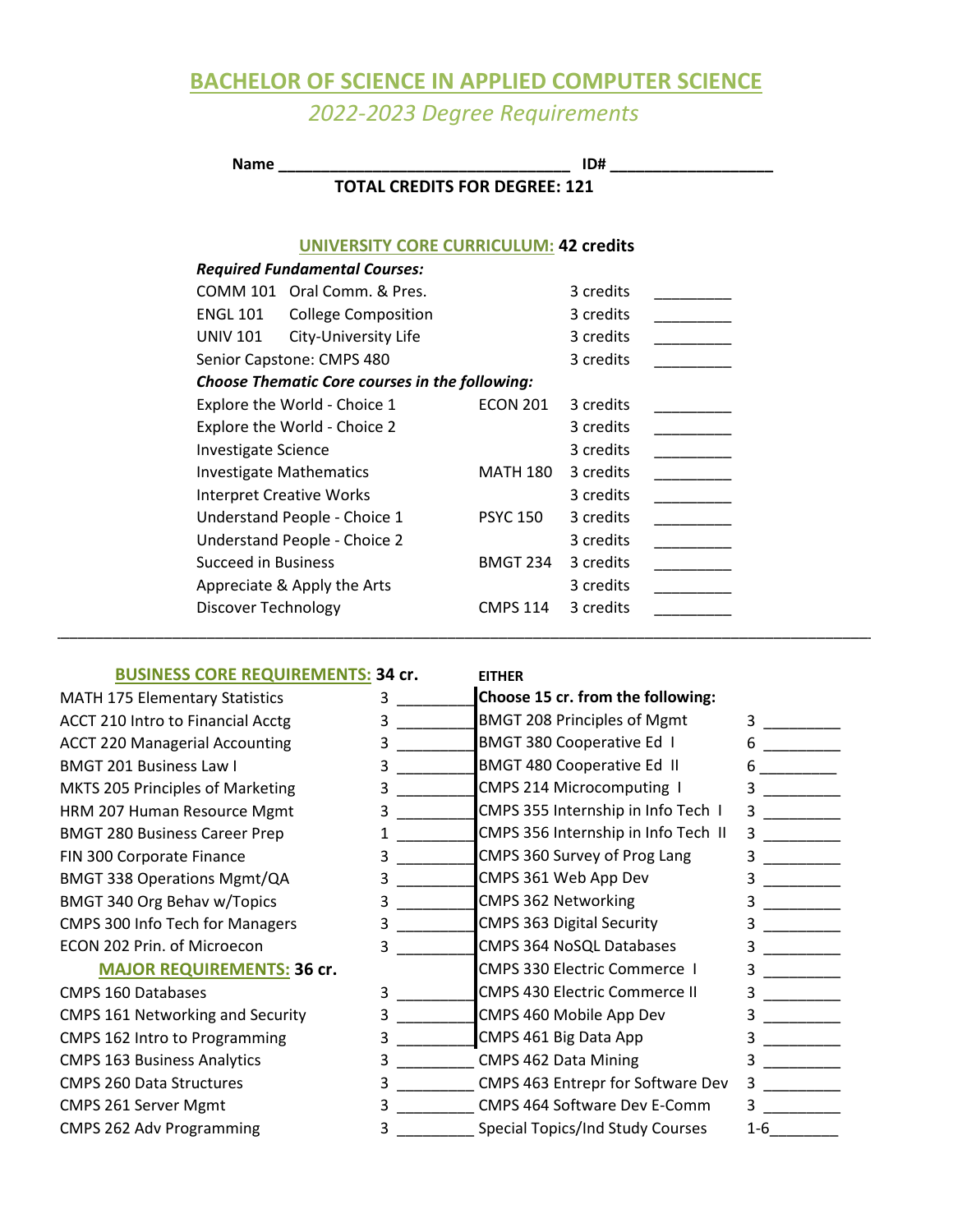# **BACHELOR OF SCIENCE IN APPLIED COMPUTER SCIENCE**

*2022-2023 Degree Requirements*

| Or Complete A Concentration: 15 cr | <b>General Electives: 9 cr</b> |           |
|------------------------------------|--------------------------------|-----------|
| <b>Software Development</b>        | 3 credits                      |           |
| CMPS 360 Survey of Programm 3      |                                | 3 credits |
| <b>CMPS 361 Web Applications</b>   |                                | 3 credits |
| CMPS 460 Mobile App Dev.           |                                |           |
| CMPS*                              |                                |           |
| CMPS*                              |                                |           |
|                                    |                                |           |

## **Big Data & Analytics**

| <b>CMPS 364 NoSQL Databases</b> | ર |
|---------------------------------|---|
| CMPS 461 Big Data App           |   |
| <b>CMPS 462 Data Mining</b>     |   |
| $CMPS*$                         |   |
| $CMPS*$                         |   |

### **Networking and Security**

| <b>CMPS 362 Networking</b>       |   |
|----------------------------------|---|
| <b>CMPS 363 Digital Security</b> |   |
| CMPS <sup>*</sup>                | 3 |
| CMPS <sup>*</sup>                |   |
| $CMPS*$                          |   |

*\* courses to be selected from EITHER list*